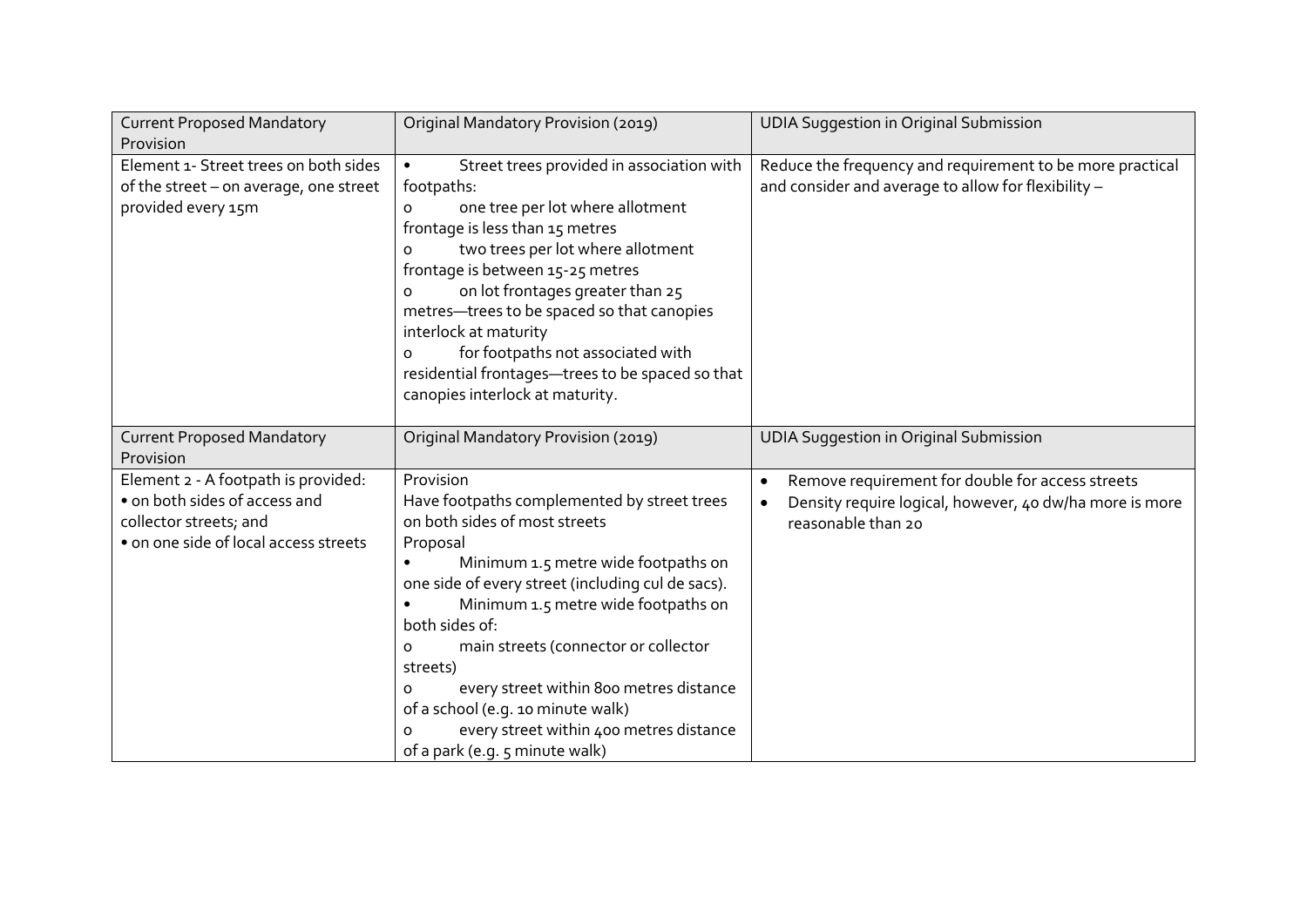|                                                                                                                                                                                                                                                                                                           | every street within 200 metres distance<br>$\Omega$<br>of local shops /services/ facilities (e.g. 2 minute<br>walk)<br>every street where the net residential<br>O<br>density is greater than 20 dwellings/hectare                                                                                 |                                                                                                                                                                                                                                                                                                                                                                                                                                                                                                                                                                                                                            |
|-----------------------------------------------------------------------------------------------------------------------------------------------------------------------------------------------------------------------------------------------------------------------------------------------------------|----------------------------------------------------------------------------------------------------------------------------------------------------------------------------------------------------------------------------------------------------------------------------------------------------|----------------------------------------------------------------------------------------------------------------------------------------------------------------------------------------------------------------------------------------------------------------------------------------------------------------------------------------------------------------------------------------------------------------------------------------------------------------------------------------------------------------------------------------------------------------------------------------------------------------------------|
| <b>Current Proposed Mandatory</b><br>Provision                                                                                                                                                                                                                                                            | Original Mandatory Provision (2019)                                                                                                                                                                                                                                                                | <b>UDIA Suggestion in Original Submission</b>                                                                                                                                                                                                                                                                                                                                                                                                                                                                                                                                                                              |
| Element 3 - Each created lot is 400<br>metres from the nearest boundary of<br>an existing or committed local,<br>district or regional park or other open<br>space area (for example, linear park,<br>esplanade,<br>forest reserve, watercourse, coastal<br>foreshore, habitat and wildlife<br>corridors). | Provision<br>Have parks and open spaces within comfortable<br>walking distance of every dwelling<br>Proposal<br>Local recreation parks are provided at a<br>maximum distance of 400 metres from the<br>residents they serve (e.g. 5 minute walk).                                                  | Development constraints such as topography should be<br>acknowledged, where it is impractical to provide usable<br>open space within 400m of dwellings<br>Review the definition of local recreation parks to include<br>a wider range of passive open spaces<br>Consider only 75% of lots should need to be within 400m<br>$\bullet$<br>of a local recreation park<br>Require acknowledgement of drainage spaces in open<br>space calculations<br>Re-evaluate park categorisation, to reflect that the<br>traditional requirement of local parks within 400 metres<br>of each home is not meeting residents' requirements. |
| <b>Current Proposed Mandatory</b><br>Provision                                                                                                                                                                                                                                                            | Original Mandatory Provision (2019)                                                                                                                                                                                                                                                                | <b>UDIA Suggestion in Original Submission</b>                                                                                                                                                                                                                                                                                                                                                                                                                                                                                                                                                                              |
| Element $4$ – Street block length is a<br>maximum of 250 metres:<br>• from the centerline to centerline of<br>intersecting roads; or<br>• from the centerline of the<br>intersecting road to the furthest lot<br>boundary of the block, where<br>there is only one intersecting road.                     | Provision<br>Have blocks no longer than 130 metres with<br>longer blocks having mid-block<br>pedestrian links<br>Proposal<br>No street blocks are to be longer than<br>$\bullet$<br>200 metres.<br>Any block greater than 130 metres shall<br>$\bullet$<br>incorporate a mid-block pedestrian link | There should be no restrictions on street block<br>$\bullet$<br>lengths, unless there is significant end of key destination trip<br>benefit.<br>Delete the requirement for mid-block links unless<br>there is significant key destination trip benefit                                                                                                                                                                                                                                                                                                                                                                     |
| <b>Current Proposed Mandatory</b><br>Provision                                                                                                                                                                                                                                                            | Original Mandatory Provision (2019)                                                                                                                                                                                                                                                                | <b>UDIA Suggestion in Original Submission</b>                                                                                                                                                                                                                                                                                                                                                                                                                                                                                                                                                                              |